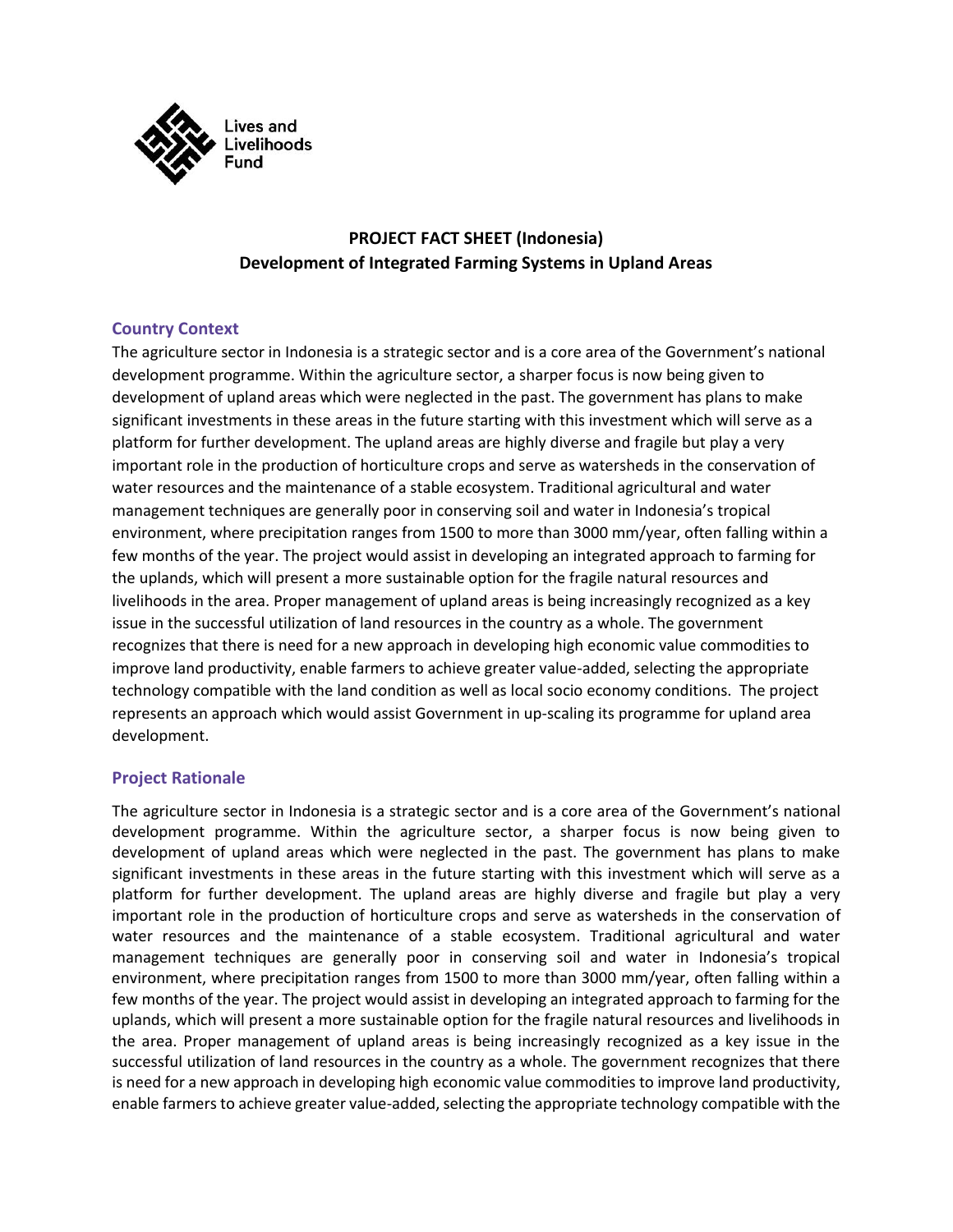

land condition as well as local socio economy conditions. The project represents an approach which would assist Government in up-scaling its programme for upland area development.

The project would help to introduce some innovations such as a) innovative approaches to social mobilization leading to community empowerment with capacity to leverage local resources and village funds; b) initiating a Gender Action Learning System (GALS) which can promote gender equality, improve livelihood choices and increase participation; c) inclusion of youth through innovative employment opportunities such as training in operation of agriculture equipment and machinery and market intelligence gathering; d) good agricultural practices with innovative irrigation technologies; d) extension provision with private sector participation; e) processing facilities managed with PPP arrangements using the BLUD system; f) introduction of value chain financing to meet the working capital requirements and expansion of some of the Shariah compliant products launched by the Islamic Development Bank and g) building commodity alliances for the promotion of the selected commodities and h) using ICT applications for delivering extension services. There is significant interest of the private sector in participating in these alliances at the national and local level in pursuance of their commitment to sustainable agriculture. Platforms such as the Partnership for Indonesia's Sustainable Agriculture (PISAgro) which is a collaborative platform between the Indonesian government, public and the private sector to support the Government of Indonesia's ambition to increase agriculture productivity sustainably as part of the country's effort to develop food security would be leveraged for the purpose.

## **Project Objectives**

- Reduce poverty in upland areas through remunerative, sustainable & resilient livelihood
- Build a powerful platform for maximizing food security impact and scaling up next strategic investments in agriculture towards ensuring country self– sufficiency (Government Blue Book)
- Boost agriculture production/productivity through new practices
- Develop and strengthen the value chains of selected strategic commodities.
- Implement an integrated farming for the uplands blending agriculture development & natural resources preservation of natural resources
- Secure food self-sufficiency for poorest families & Upland smallholder farmers

## **Project Components:**

The project activities are based on the following components:

- Component A = Productivity Enhancement and resilience building
	- ❖ Develop land structuring and agriculture related infrastructure
	- ❖ Strengthen agriculture production and farm management
- Component B = Agri-business development and livelihood facilitation
	- ❖ Develop farming intuitional structure and capacity
	- ❖ Reinforce agriculture equipment and marketing infrastructure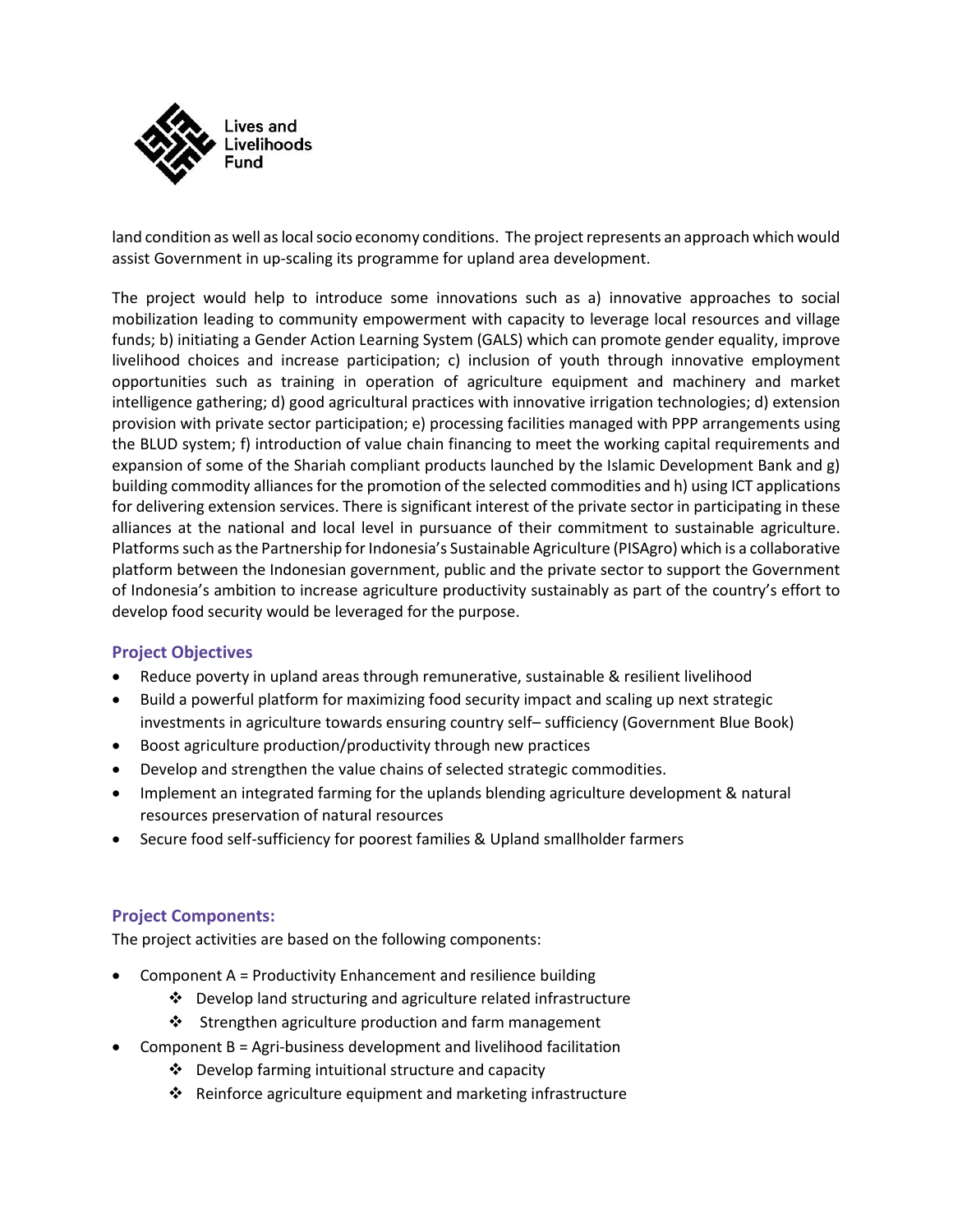

- ❖ Strengthen linkage of small holder farmers to market and business alliances
- ❖ Secure effective access to financial services for small holder farmers
- Component C = Strengthening institutional delivery systems
- Component D = Project Management and Coordination

## **Key project information**

- LLF Impact Committee Approval: October 2018
- LLF Financing: \$66 million (blended financing of \$59.44 million, OCR \$ 6.56 million, LLF grant)
- Grant/Waqf funds/Reverse Linkage: \$0.5 million
- Government co-financing & Co-financers:
	- ❖ Government counterpart funding \$ 17.1 million
	- ❖ Beneficiaries funding: \$14.03 million
	- ❖ Private Sector funding: \$0.023 million
	- ❖ Co-Financers (IFAD): \$50 million
	- ❖ Co-Financers ISFD Loan: \$4 million
- Project duration: 5 years from date of project first date of disbursement

### **Expected Outcomes**

- Increase poor rural people's productive capacities
- Increase poor rural people's incomes from market participation
- Increase government's capacity for agricultural modernization
- 12,000 ha benefiting from new irrigation systems
- About 500 km of farm to market roads developed
- About 800 farmers groups benefiting from capacity building initiatives
- About 30,000 households trained on good agriculture practices
- 18,000 smallholder farmers benefiting from access to micro-finance

### **Benefits and impact**

- Between 330,000 and 155,000 people lifted out of poverty through reduced poverty line from 13.9% to 12%-13%
- 25,000 households will receive project investment, technical support, and agriculture services
- 20,000 households with increased asset ownership
- 15,000 women & 10,000 youth as direct & indirect beneficiaries
- 70% of farmer groups reporting increase in sales & profits

### **Strategic departments and services**

- Ministry of Agriculture (Directorate General of Agricultural Infrastructure and Facilities)
- IFAD: co-funding the project